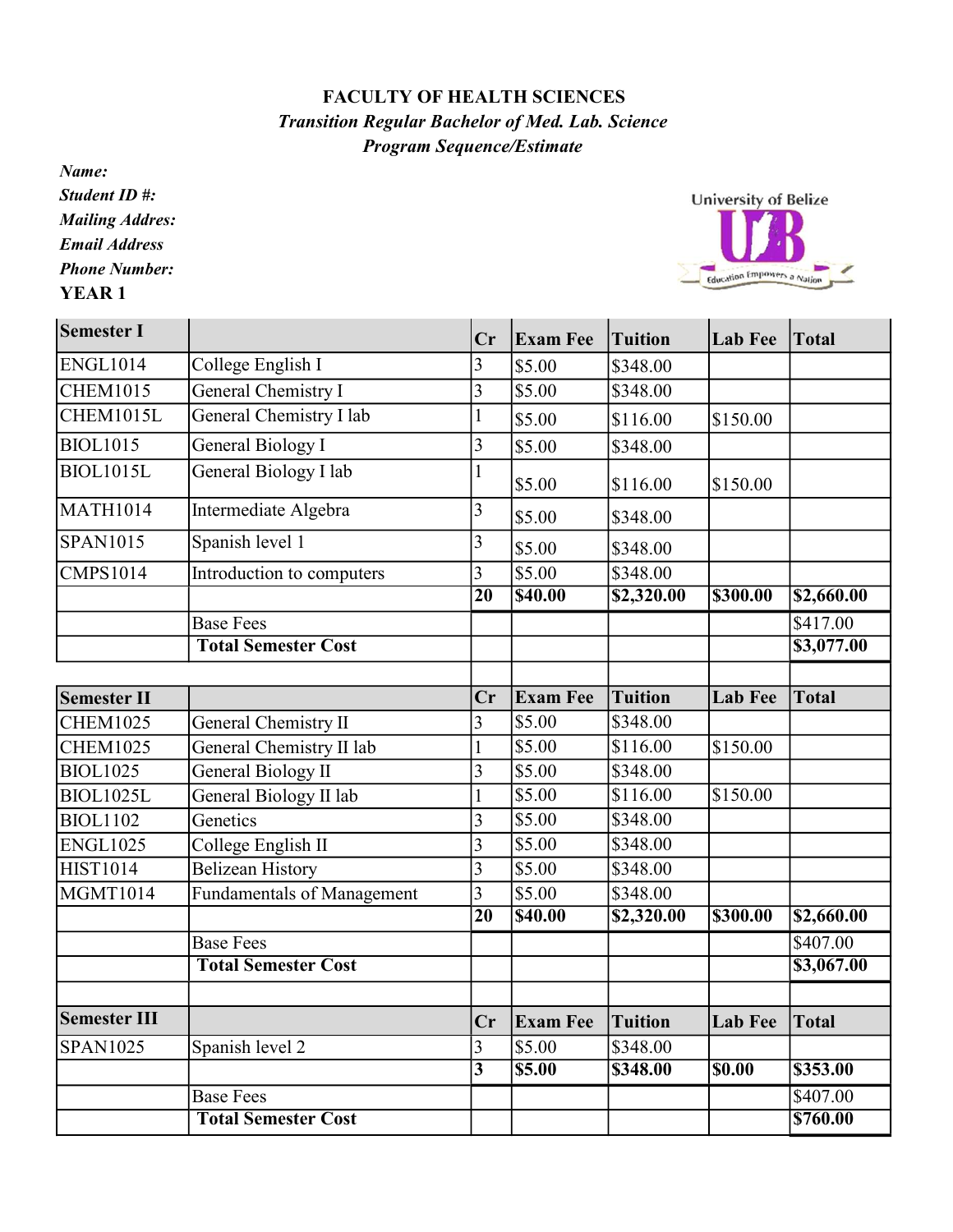## YEAR 2

| <b>Semester I</b>  |                                             | Cr | <b>Exam Fee</b> | <b>Tuition</b>         | <b>Lab Fee</b> | <b>Total</b> |
|--------------------|---------------------------------------------|----|-----------------|------------------------|----------------|--------------|
| <b>ALHL2012</b>    | Human Anatomy and Physiology                | 3  | \$5.00          | \$348.00               |                |              |
| <b>ALHL2905</b>    | <b>Biostatistics for Health Profesional</b> | 3  | \$5.00          | \$348.00               |                |              |
| <b>CHEM1032</b>    | Intro to Oragnic and Biochemistry           | 3  | \$5.00          | \$348.00               |                |              |
| <b>BIOL3402</b>    | General Microbiology                        | 3  | \$5.00          | \$348.00               |                |              |
| <b>BIOL3402L</b>   | General Microbiology lab                    |    | \$5.00          | \$116.00               | \$150.00       |              |
| <b>RSCH2014</b>    | <b>Research Methods</b>                     |    | \$5.00          | \$348.00               |                |              |
| <b>ENGL1035</b>    | Composing Process                           | 3  | \$5.00          | \$348.00               |                |              |
|                    |                                             | 19 | \$35.00         | $\overline{$2,204.00}$ | \$150.00       | \$2,389.00   |
|                    | <b>Base Fees</b>                            |    |                 |                        |                | \$417.00     |
|                    | <b>Total Semester Cost</b>                  |    |                 |                        |                | \$2,806.00   |
|                    |                                             |    |                 |                        |                |              |
| <b>Semester II</b> |                                             | Cr | <b>Exam Fee</b> | <b>Tuition</b>         | <b>Lab Fee</b> | <b>Total</b> |
| ALHL3012           | Pathology                                   | 3  | \$5.00          | \$348.00               |                |              |
| <b>ALHL2021</b>    | Human Anatomy and Physiology II             | 3  |                 |                        |                |              |

|                  | <b>Total Semester Cost</b>         |                 |                  |            |          | \$3,067.00 |
|------------------|------------------------------------|-----------------|------------------|------------|----------|------------|
|                  | <b>Base Fees</b>                   |                 |                  |            |          | \$407.00   |
|                  |                                    | 20              | <b>S40.00</b>    | \$2,320.00 | \$300.00 | \$2,660.00 |
|                  | LAB                                |                 | \$5.00           | \$116.00   | \$150.00 |            |
| <b>BMLS2052L</b> | Introduction to Medical Laboratory |                 |                  |            |          |            |
|                  | Science LAB                        |                 | \$5.00           | \$348.00   |          |            |
| <b>BMLS2052</b>  | Introduction to Medical Laboratory | $\vert 3 \vert$ |                  |            |          |            |
| <b>SPAN2015</b>  | Spanish level 3                    |                 | \$5.00           | \$348.00   |          |            |
|                  | Professionals                      |                 | \$5.00           | \$348.00   |          |            |
| <b>ALHL3904</b>  | Research Methods for Health        | 3               |                  |            |          |            |
| <b>BIOL1201L</b> | Biochemistry lab                   |                 | $\frac{1}{5.00}$ | \$116.00   | \$150.00 |            |
| <b>BIOL1201</b>  | <b>Applied Biochemistry</b>        |                 | $\frac{1}{5.00}$ | \$348.00   |          |            |
|                  |                                    |                 | \$5.00           | \$348.00   |          |            |
| <b>ALHL2021</b>  | Human Anatomy and Physiology II    |                 |                  |            |          |            |
| ALHL3ULZ         | Pathology                          | $\mathcal{L}$   | JJ.UU            | \$240.UU   |          |            |

| <b>Semester III</b> |                                      | Cr | <b>Exam Fee</b> Tuition |                | Lab Fee Total |                     |
|---------------------|--------------------------------------|----|-------------------------|----------------|---------------|---------------------|
| <b>PHIL1014</b>     | Ethics                               |    | <b>S5.00</b>            | \$348.00       |               |                     |
|                     | SOCL1014/PSY Psychology or Sociology |    | \$5.00                  | \$348.00       |               |                     |
|                     |                                      |    | \$10.00                 | <b>S696.00</b> | <b>S0.00</b>  | <b>S706.00</b>      |
|                     | <b>Base Fees</b>                     |    |                         |                |               | $\frac{1}{2}407.00$ |
|                     | <b>Total Semester Cost</b>           |    |                         |                |               | \$1,113.00          |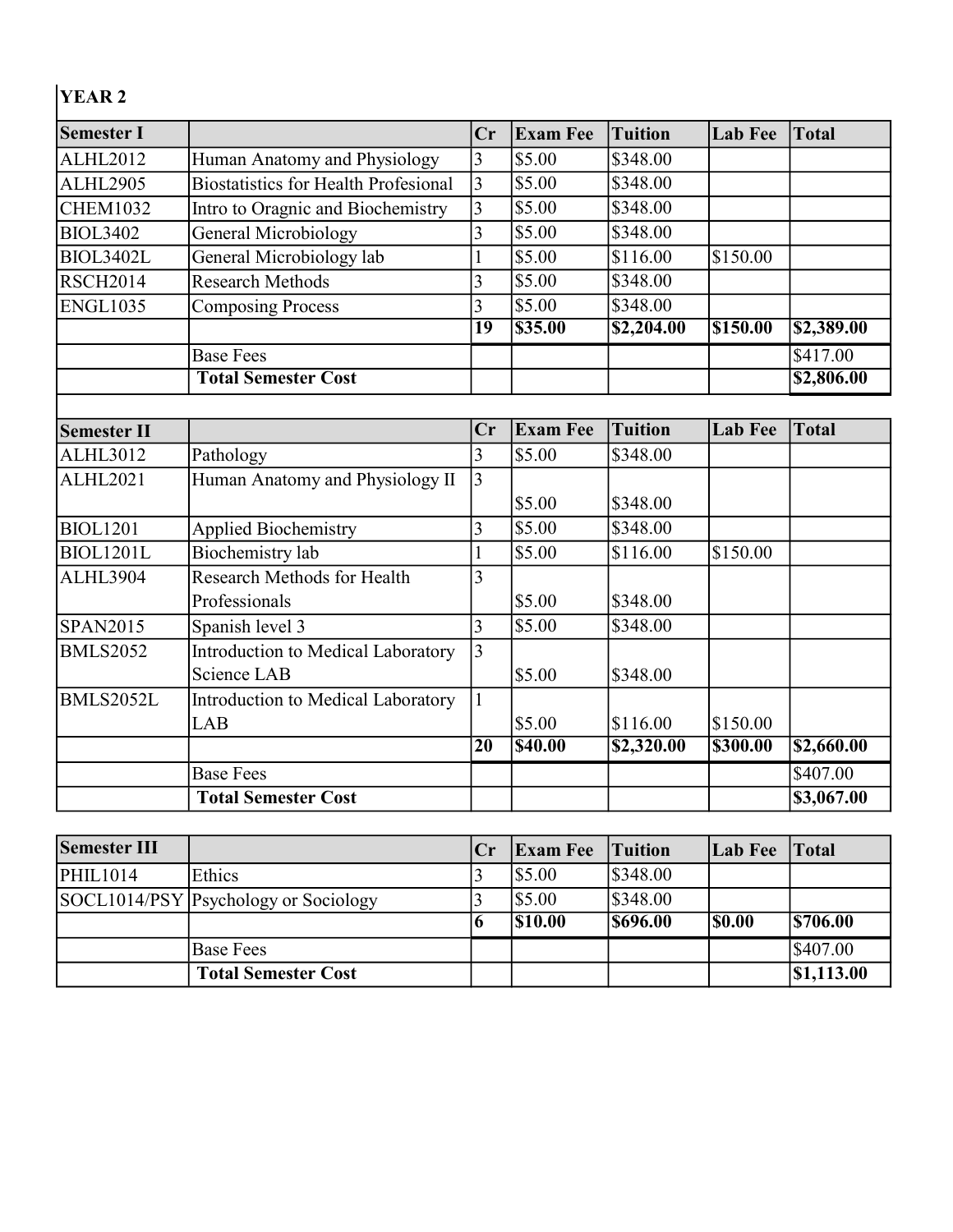## YEAR 3

| <b>Semester I</b>  |                                         | Cr              | <b>Exam Fee</b> | <b>Tuition</b>         | <b>Lab Fee</b> | <b>Total</b>                    |
|--------------------|-----------------------------------------|-----------------|-----------------|------------------------|----------------|---------------------------------|
| <b>BMLS3051</b>    | Clinical Immunology                     | $\overline{c}$  | \$5.00          | \$232.00               |                |                                 |
| <b>BMLS3051L</b>   | Clinical Immunology lab                 |                 | \$5.00          | \$116.00               | \$150.00       |                                 |
| <b>BMLS3101</b>    | <b>Instrumentation in Medical</b>       |                 |                 |                        |                |                                 |
|                    | Laboratory Science                      | $\overline{c}$  | \$5.00          | \$232.00               |                |                                 |
| <b>BMLS3101L</b>   | <b>Instrumentation in Medical</b>       |                 |                 |                        |                |                                 |
|                    | <b>Laboratory Science</b>               |                 |                 |                        |                |                                 |
|                    | <b>LAB</b>                              | I               | \$5.00          | \$116.00               | \$150.00       |                                 |
| <b>BMLS3151</b>    | Urinalysis and body fluids              | $\overline{2}$  | \$5.00          | \$232.00               |                |                                 |
| <b>BMLS3151L</b>   | Urinalysis and body fluids lab          |                 | \$5.00          | \$116.00               | \$150.00       |                                 |
| <b>BMLS3201</b>    | Medical parasitology                    | $\overline{c}$  | \$5.00          | \$232.00               |                |                                 |
| <b>BMLS3202L</b>   | Medical parasitology lab                |                 | \$5.00          | \$116.00               | \$150.00       |                                 |
| <b>BMLS3251</b>    | Histopathology                          | $\overline{c}$  | \$5.00          | \$232.00               |                |                                 |
| <b>BMLS3251L</b>   | Histopathology lab                      |                 | \$5.00          | \$116.00               | \$150.00       |                                 |
|                    |                                         | $\overline{15}$ | \$50.00         | $\overline{$1,740.00}$ | \$750.00       | \$2,540.00                      |
|                    | <b>Base Fees</b>                        |                 |                 |                        |                | \$417.00                        |
|                    | <b>Total Semester Cost</b>              |                 |                 |                        |                | \$2,957.00                      |
| <b>Semester II</b> |                                         | Cr              | <b>Exam Fee</b> | <b>Tuition</b>         | <b>Lab Fee</b> | <b>Total</b>                    |
| <b>BMLS3302</b>    | <b>Applied Clinical Hematology I</b>    | 3               | \$5.00          | \$348.00               |                |                                 |
| BMLS3302L          | <b>Applied Clinical Hematology LAB</b>  | $\mathbf{1}$    | \$5.00          | \$116.00               | \$150.00       |                                 |
| <b>BMLS3352</b>    | <b>Applied Clinical</b>                 |                 |                 |                        |                |                                 |
|                    | Immunohematology I                      | 2               | \$5.00          | \$232.00               |                |                                 |
| BMLS3352L          | <b>Applied Clinical</b>                 |                 |                 |                        |                |                                 |
|                    | Immunohematology I LAB                  | l               | \$5.00          | \$116.00               | \$150.00       |                                 |
| <b>BMLS3402</b>    | <b>Applied Clinical Chemistry I</b>     | 3               | \$5.00          | \$348.00               |                |                                 |
| <b>BMLS3402L</b>   | <b>Applied Clinical Chemistry 1 LAB</b> | $\mathbf{1}$    | \$5.00          | \$116.00               | \$150.00       |                                 |
| <b>BMLS3452</b>    | Applied Clinical Microbiology I         | 3               | \$5.00          | \$348.00               |                |                                 |
| BMLS3452L          | <b>Applied Clinical Microbiology I</b>  |                 |                 |                        |                |                                 |
|                    | LAB                                     | $\mathbf{I}$    | \$5.00          | \$116.00               | \$150.00       |                                 |
| <b>BMLS3502</b>    | Molecular Methods                       | 3               | \$5.00          | \$348.00               |                |                                 |
|                    |                                         | $\overline{18}$ | \$45.00         | \$2,088.00             | \$600.00       | \$2,733.00                      |
|                    | <b>Base Fees</b>                        |                 |                 |                        |                | \$407.00                        |
|                    | <b>Total Semester Cost</b>              |                 |                 |                        |                | $\overline{\textbf{33,140.00}}$ |

| <b>Semester III</b> |                            | Cr | <b>Exam Fee</b> Tuition |                | Lab Fee         | <b>Total</b>   |
|---------------------|----------------------------|----|-------------------------|----------------|-----------------|----------------|
| <b>BMLS3993</b>     | Clinical internship I      |    | $\frac{1}{5.00}$        | \$348.00       |                 |                |
| BMLS3553            | Laboratory Management      |    | $\frac{1}{5.00}$        | \$232.00       |                 |                |
|                     |                            |    | $\sqrt{310.00}$         | <b>S580.00</b> | $\sqrt{$}80.00$ | <b>S590.00</b> |
|                     | <b>Base Fees</b>           |    |                         |                |                 | \$407.00       |
|                     | <b>Total Semester Cost</b> |    |                         |                |                 | \$997.00       |